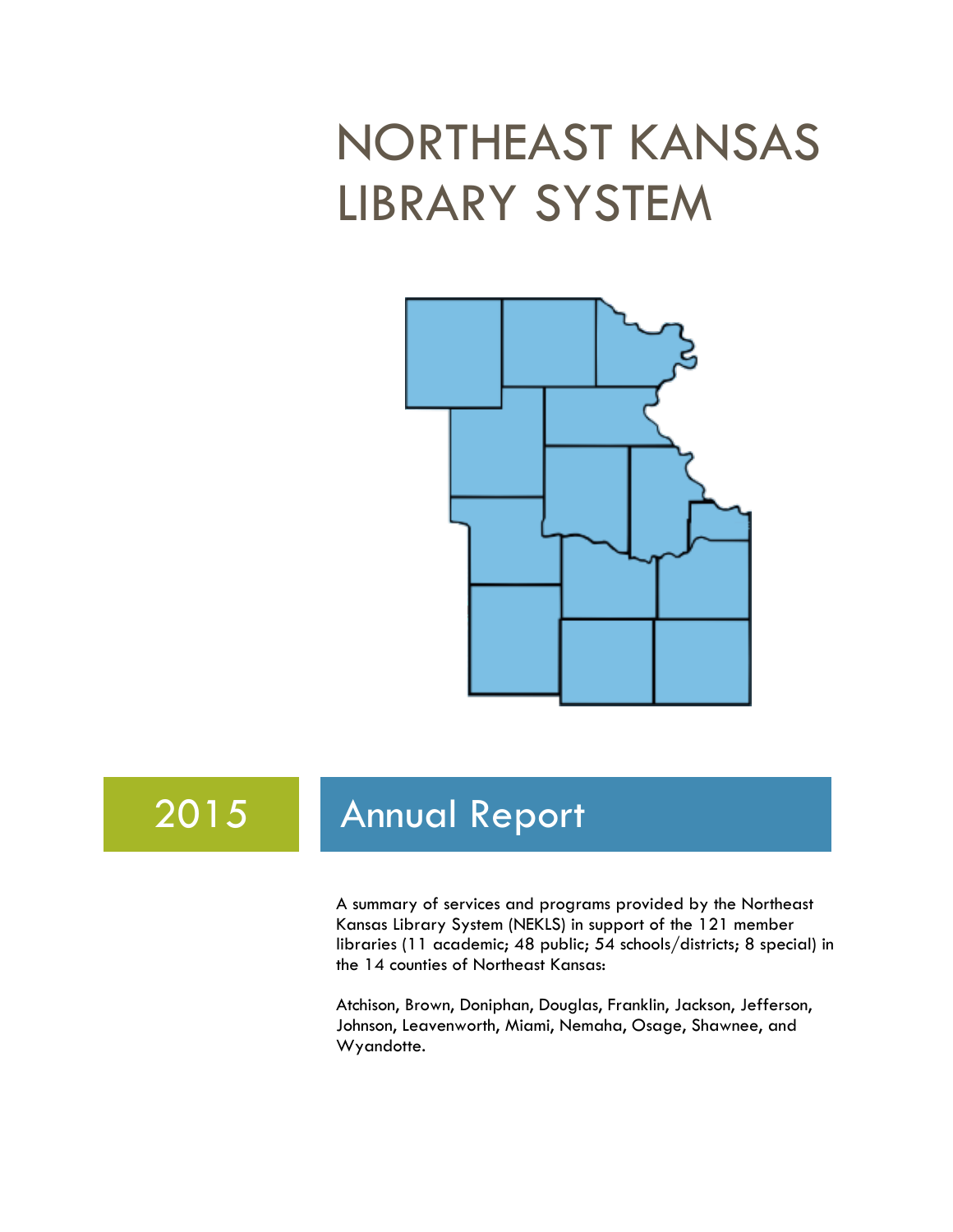### A Message from the Director

2015 was a year of transition for NEKLS as we completed a round of staff turnover – by welcoming four new staff members – and repositioned ourselves internally to better serve the needs of libraries in the NEKLS service area.

In the following pages, you will discover the various ways in which NEKLS works to support its member libraries. These efforts take many forms – including grants, trainings, consulting, resource sharing, technology support, and management of the integrated library system for our NExpress members – and are successful, in part, because of the collaborative spirit of the regional library systems and their member libraries.

Looking forward to 2016, NEKLS will develop a new strategic plan to guide our efforts for the next three years. As we go about implementing the plan and working with our member libraries, it will be imperative that all of us – NEKLS and each library – commit to gathering and analyzing relevant data. The data has a story to tell . . . and NEKLS will work with its members to do so in a way that is meaningful for patrons, local leaders, and legislators.

Thank you for your interest in NEKLS and the work we do! Please feel free to contact us at any time to learn more.

- Laura A. DeBaun

#### Governance

NEKLS is governed by a System Board consisting of one representative from each member library and one Governor's Appointee from each taxing county. The System Board's Annual Meeting is held in August.

The Executive Board, which is elected at the Annual Meeting, meets monthly.

#### Executive Board Members

*Atchison County*, Gary Landeck *Brown County*, Penny Foster *Doniphan County*, Roger Gormley *– President Douglas County*, Barbara Pressgrove *Franklin County*, Gloria Kruse *Jackson County*, Sandee Morris *Jefferson County*, John Duty – *Vice President Johnson County*, Sean Casserley *Leavenworth County*, Janet Perry *Miami County*, Emily Schwarze

*Nemaha County*, Marilyn Nolte *Osage County*, Alice Smith – *Treasurer Shawnee County*, Thad Hartman *Wyandotte County*, Carol Levers *Member-At-Large*, Marilyn Daniels – *Secretary Member-At-Large*, Nancy Keith *Member-At-Large (Academic Libraries)*, Dr. Alan Bearman *Member-At-Large (School Libraries)*, Kimberlie Pelsma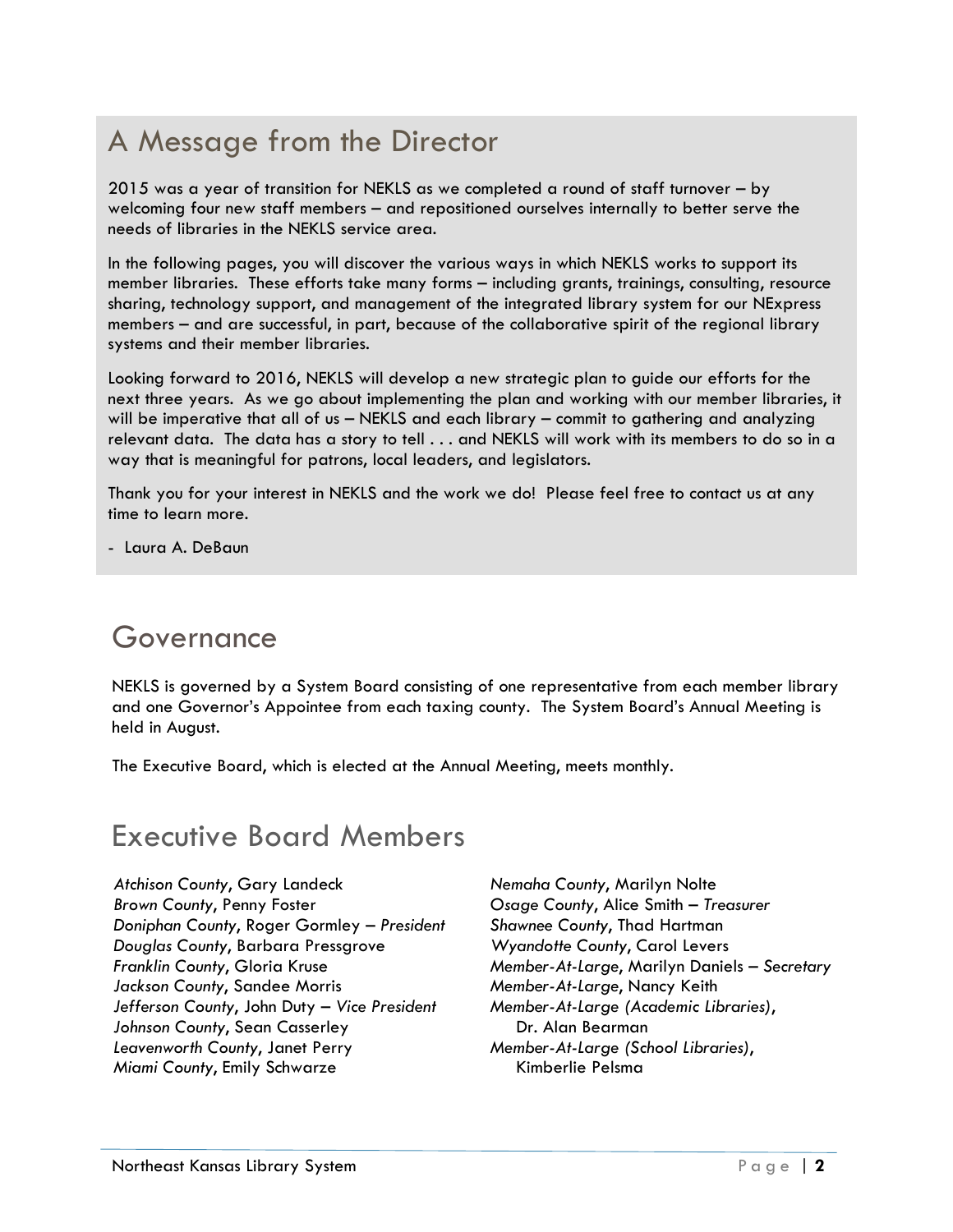### Accreditation and System Grants

Public libraries that have successfully achieved accreditation receive an allocation (system grant) from NEKLS. These range from \$500.00 to \$64,435.00. Accreditation recognizes each library for achieving a certain level of service appropriate for their community. Participating libraries must apply for accreditation every three years and certify annually that they have met the criteria for accreditation which correlates with their service level.

NEKLS also provides grants for other purposes to member libraries and include:

*Substitute Librarian Program* – Offered to our smaller public libraries (population) with limited staff and budget, this grant allows the library director time away from the library to attend NEKLS workshops or legislative advocacy events.

*Continuing Education (CE) Grants* – All library personnel and library trustees of member libraries are eligible for scholarships, which are awarded to individuals rather than libraries. They can be used toward workshops, conferences, meetings, classes or any other event not sponsored by NEKLS. Preference is given to those who have not previously received a grant. Funding each year is limited to available budget, and is awarded on a first-come first-served basis.

**42 \$ 768,611**

*Number of Accredited Public Libraries*

*Amount of funds granted to libraries of all types (Public, School, Academic and Special) to pursue excellence in services and programming, professional staff development, and resource* 

*sharing in their local communities.*

### APPLE

The APPLE (APplied Public Library Education) training program for new library directors is offered annually in coordination with the other Kansas regional library systems. Each participating system selects new library directors to enroll in this innovative program. The purpose of APPLE is to ensure new directors have a solid foundation for being successful library leaders in their respective communities.

APPLE training consists of eleven interactive webinars and two face-to-face workshop sessions over the course of the year. Consultants and other staff from the Kansas regional library systems, including NEKLS, partner to lead the webinars and facilitate the workshops.

# of NEKLS directors in the 2015 Class = **8**

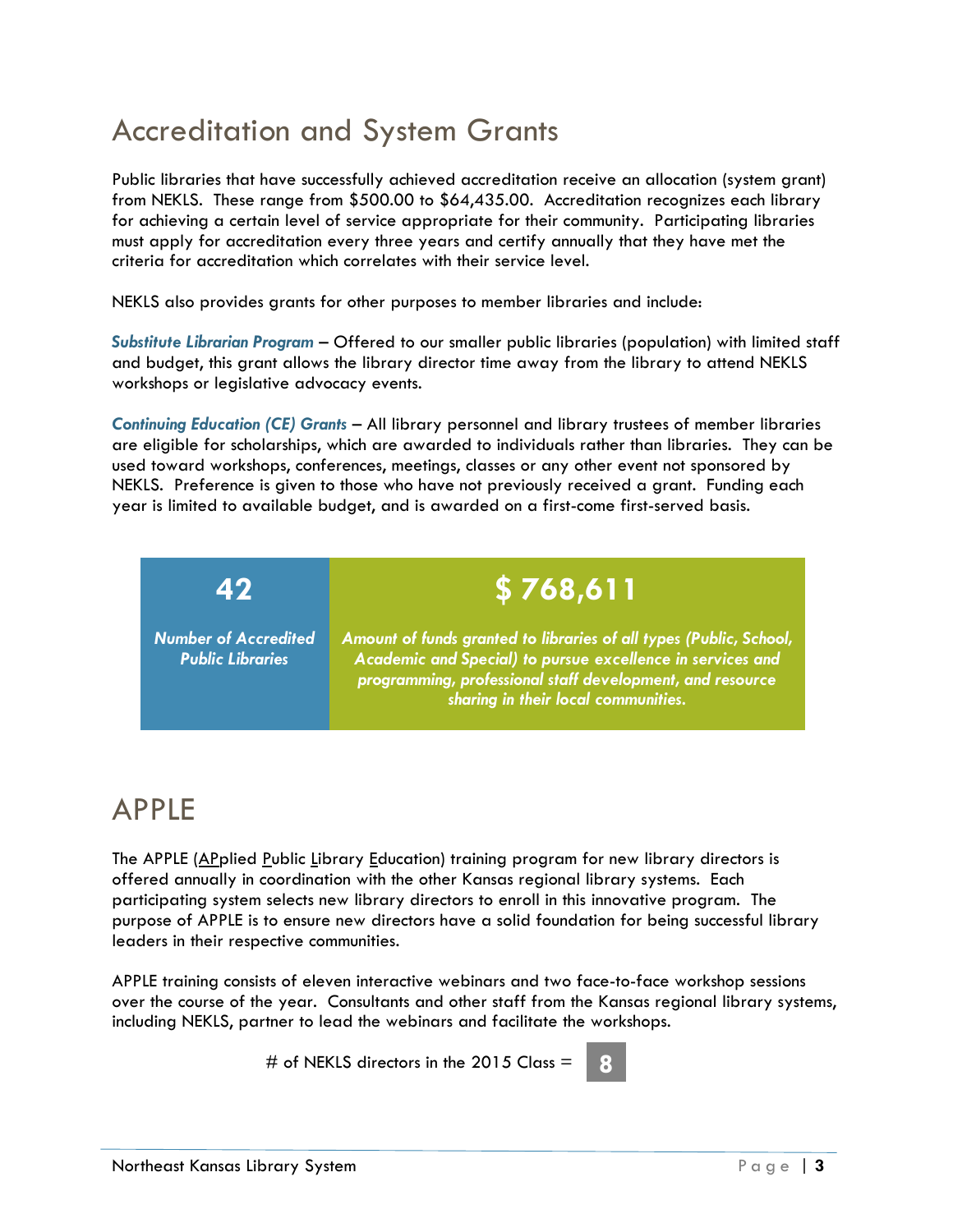## Continuing Education (CE)

NEKLS Continuing Education opportunities are designed to serve all of our member libraries' needs, whether school, academic, public or special. Our consultants work closely as a team to develop activities and workshops that meet both broad and more specific continuing education requirements of members.

During each calendar year, NEKLS offers a series of workshops, webinars, and events, with the focus changing from year to year depending on library trends, changing professional development emphases, and member interests.

Major CE events offered annually include (2015 attendance):

- Summer Reading Workshop (70)
- Innovation Day (100)
- Trustee Workshops (120+)

Additional continuing education offerings in 2015:

- Youth Services
- Using *EverNote* Effectively
- **•** Collection Development

• Directors Institutes: Spring/Fall (30/30) • Annual Meeting / Assembly (110)

• School Librarians Workshop (70)

- **•** Readers' Advisory
- Interlibrary Loan
- Customer Service

### Children's Services

NEKLS provides libraries with a consultant for youth and teen services. An emphasis is placed on training and support to libraries in the areas of age-appropriate programming, collection development, and space configuration. NEKLS also coordinates specialized training and support for school librarians, including a day-long workshop each summer.

#### $\sim$  Staff Profile  $\sim$

Anna Foote joined NEKLS in July 2015 to help libraries better meet the demand for enhanced services and programming for youth and teens.

She is co-author of the book, *Six Skills by Age Six: Launching Early Literacy at the Library*, which was published in 2015.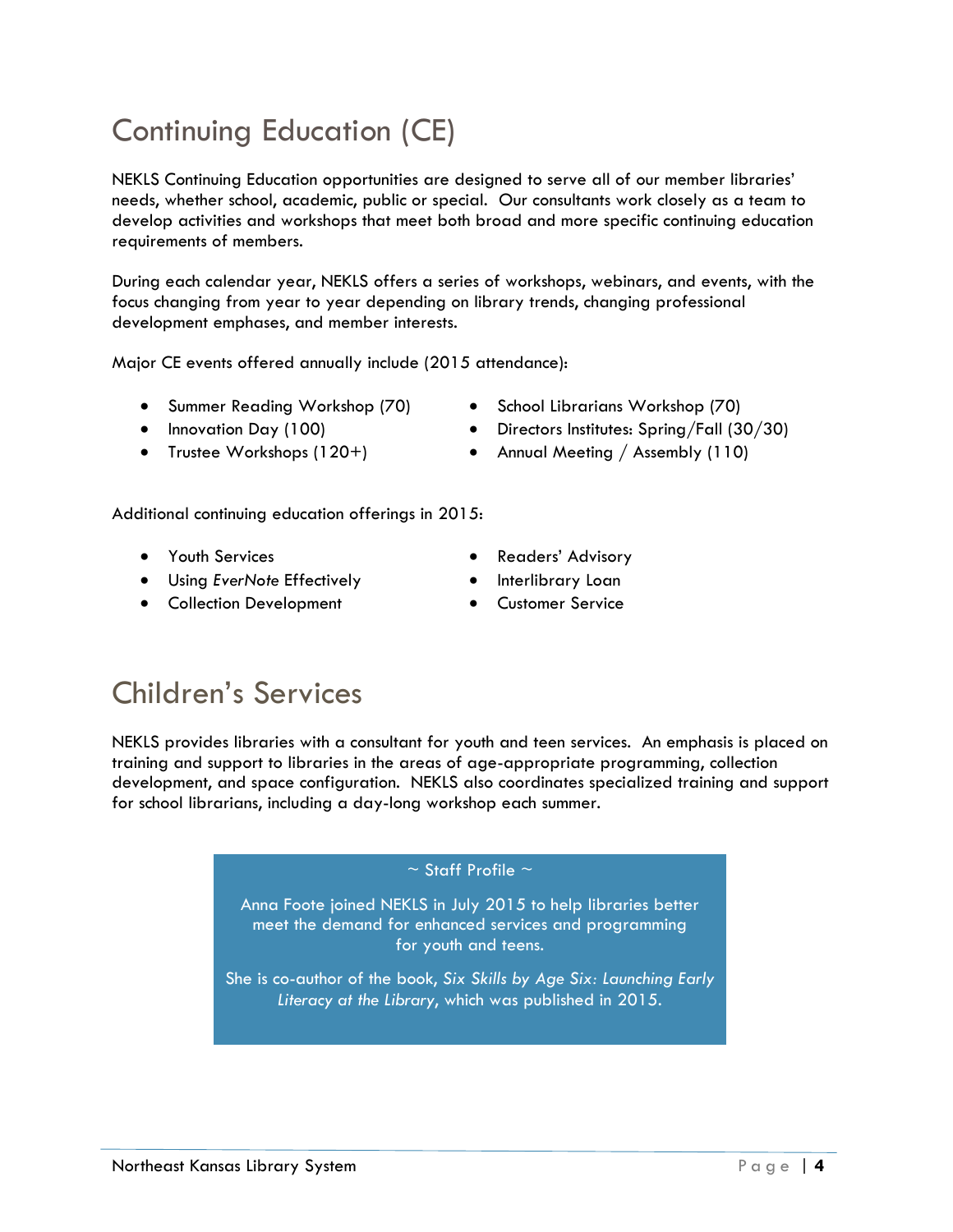#### **Consulting**

Consulting services are available to member libraries and cover a myriad of topics, including:

- Personnel Employee Benefits
- Payroll
- **•** Government Reporting
- **•** Accounting
- **•** Advocacy Training
- Vendor Relations
- Library Policies
- Board Orientation & Training
- **•** Facility Planning
- Collection Management
- **•** Friends Organizations
- **•** Fundraising
- **•** Marketing
- **•** Strategic Planning
- Library Law
- **•** Conflict Resolution
- Renovations and new construction
- Technology

*Consultants Make a Difference*

*Library directors, staff and board members benefit from access to our library consultants. These individuals have the mix of education (MLS degree) and varied professional work experiences that enables them to provide an unbiased perspective to situations and an awareness of best practices.*

*In an average week, NEKLS consultants field over 30 phone calls and emails from library directors covering many of the topics at left, and more. Consultants regularly travel to member libraries for face-to-face consultations, to facilitate staff and/or board trainings, and to serve as a resource at library board meetings.*

### Technology Services and Support

NEKLS has a three-person Technology Department that provides a number of services for member libraries, which include:

- Consulting on Technology Plan development
- Managing consortia-level software licensing and hardware purchasing
- Consulting on local network and Internet projects
- Consulting on technology aspects of space planning, renovation and new construction
- Providing computer and technology repair and support services
- Offering training on technology topics throughout the year

#### **Did you know?**

NEKLS fields an *average of 55* technology-related "tickets" per week associated with a host of topics including networking, hardware, software and Koha, the integrated library system for NExpress.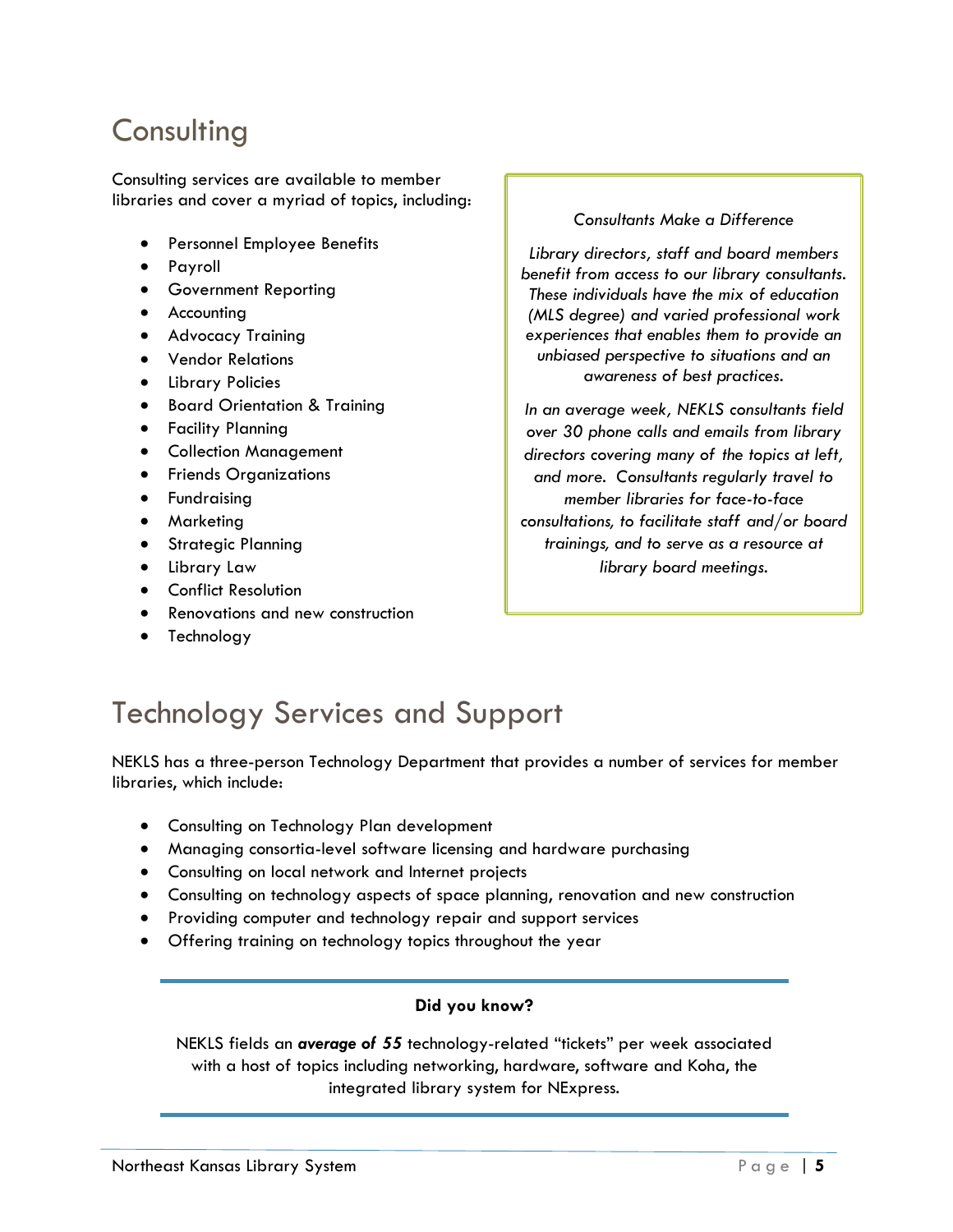### Statewide Services Hosted by NEKLS

NEKLS manages three statewide efforts that enable Kansans to experience advanced library services through their local library.

Recollections: Kansas is the platform for Kansas libraries to share unique historical materials and heighten awareness of the richness and diversity found in local collections.

Developed by the Northeast Kansas Library System, in conjunction with other regional library systems and the State Library of Kansas, *Recollections: Kansas* is a community based digital archive designed to capture and preserve the stories, images and memories of our Kansas community. *Recollections: Kansas* is the story of Kansas, told by its people.

The My Kansas Library project allows public libraries across the state to have access to high end web-based tools to facilitate easy web development. Today's library patrons expect their local library to have a web presence and My Kansas Library offers libraries a way to make their website a true extension of the library by providing access to the catalog, links to community resources, and research databases and e-content resources through the State Library.

*My Kansas Library* is a service jointly sponsored by the [Kansas](http://systems.mykansaslibrary.org/)  [Regional Library Systems](http://systems.mykansaslibrary.org/) and the [State Library of Kansas.](http://skyways.lib.ks.us/KSL/)

Kansas Library Express (KLE), the Kansas interlibrary courier service, provides library users with rapid and direct access to library resources. *Kansas Library Express* connects more than 300 libraries throughout Kansas with a convenient and cost effective delivery service that expands the ability of libraries to readily share their collections for the benefit of library users.

*Kansas Library Express* is a service of the participating libraries, the State Library of Kansas, and the regional systems of cooperating libraries.

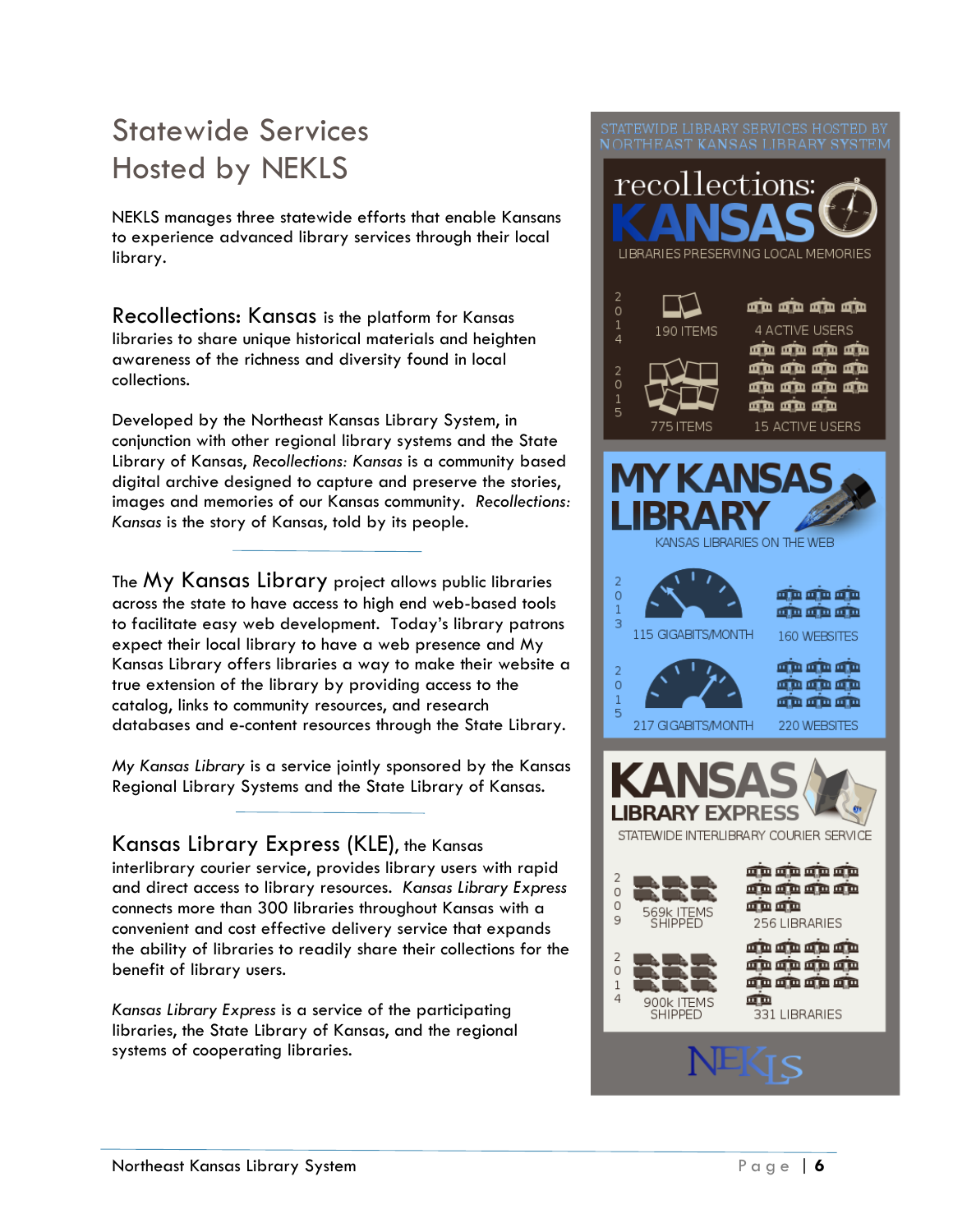

NExpress is a shared online regional catalog that provides rapid and direct access to over 1,000,000 books and other materials in the shared collections of 42 NEKLS libraries in 50 locations.

Through Koha, an open source software platform featuring a sophisticated search engine and flexible user interface, NEKLS offers NExpress members a technically-advanced library automation system at a reduced cost, with training, technical support and software enhancements provided by NEKLS. The NExpress service is a web-based automation service that features flexible searching, item availability status, and the ability for library users to directly place requests for items in the collection of any participating library, with delivery by courier to the patron's local library.

**In 2015, NExpress member libraries . . . .**

Circulated 932,867 materials from the adult collections



Circulated 803,244 materials from the children/young adult collections



AND

Of these 1,736,111 circulated materials, 220,950 were shared between NExpress member libraries.